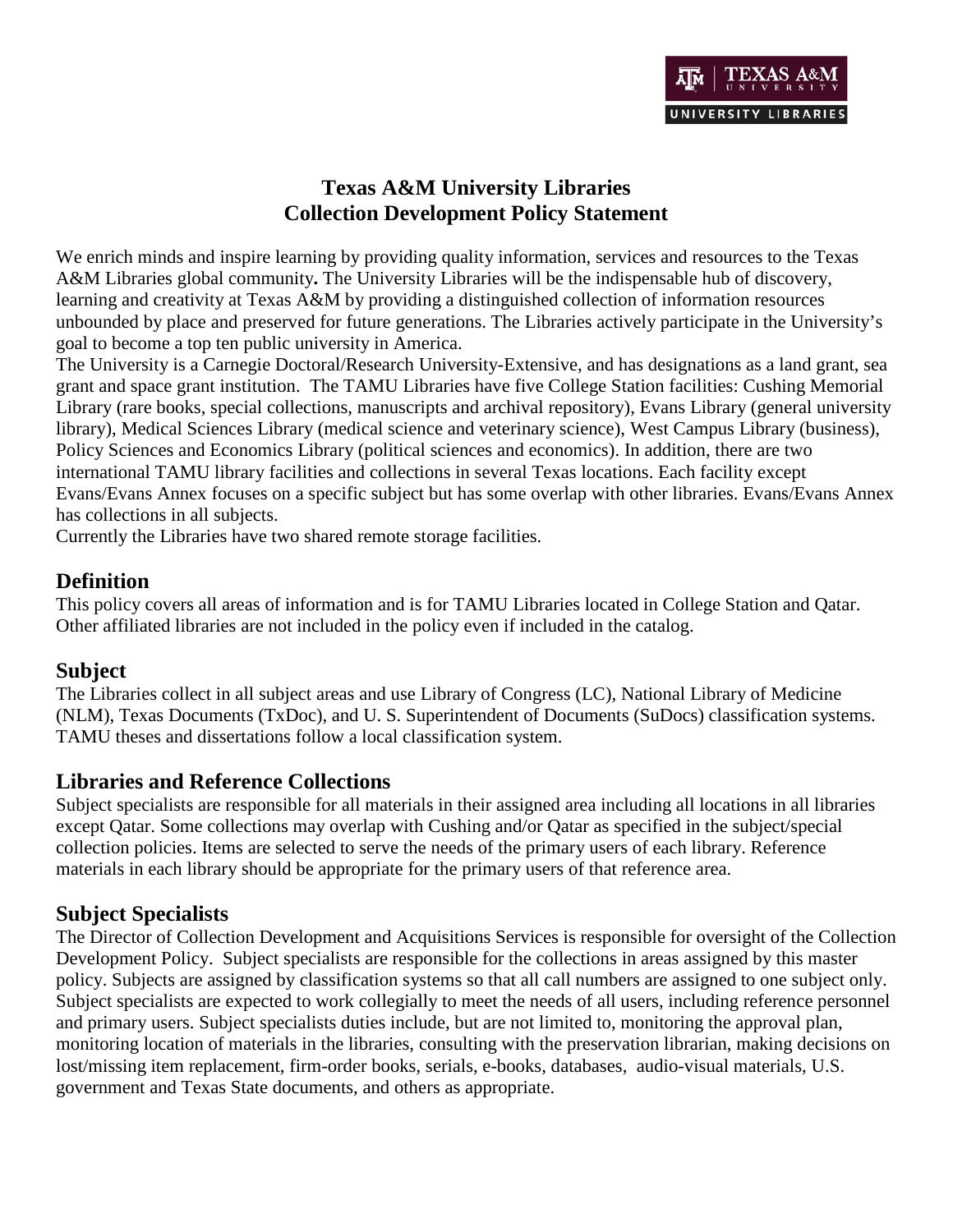# **Subject Collections (SC) and Special Collections Emphasis (SCE) Policies**

These collection development areas are collections that do not fit within the classification scheme, or are housed in a specific location, but do not duplicate a subject specific collection development policy. These collection development policies must be approved before they are created. SC and SCE will be considered within the scope of the overall Collection Development Policy.

# **General Non-subject Parameters**

Individual collection development policies will include the following non-subject parameters**.**

*Languages*

∼ The collection is primarily in English, specific subject areas collect in other languages as appropriate. *Geographic Coverage*

∼ All geographic areas are included but may be more narrowly defined in specific subject area collections. *Chronological Coverage*

∼ No limits unless specifically defined.

*Physical Formats*

∼ All formats are considered.

- Monographs electronic is preferred or as defined in specific subject policies
- Periodicals electronic is preferred
- Indexes/Databases electronic is preferred
- Computer Software as appropriate for specific collection
- Video as appropriate for specific collection
- Streaming media only when requested by a TAMU faculty or instructor
- Microform only when other access not available, not a preferred format
- Images as appropriate for specific collections
- Other formats as appropriate for specific collections
- Textbooks as appropriate for specific collections or to serve specific classes
- Government documents as appropriate for specific collections

*Level of Audience*

∼ The primary audience is lower college undergraduates to expert researchers. Each subject area will define audience more specifically.

# **Weeding & Withdrawals**

Weeding is a standard practice in collection management which consists in the removal of materials that are no longer useful or appropriate from the active collections. During regular collection maintenance subject librarians are consulted regarding storage, weeding, replacement, or repair of materials in their subject areas.

Weeding is necessary in order to maintain current and relevant collections, aligned to the university's curricula and research, and to ensure shelf space for collection growth.

The Libraries will follow the below criteria as a guideline to remove or withdraw materials from collections. **These criteria will be adapted for each subject area in consultation with subject librarians as appropriate. For large projects, subject selectors are expected to consult with the teaching faculty.**

• Duplicate or multiple copies of the same title and edition may be withdrawn.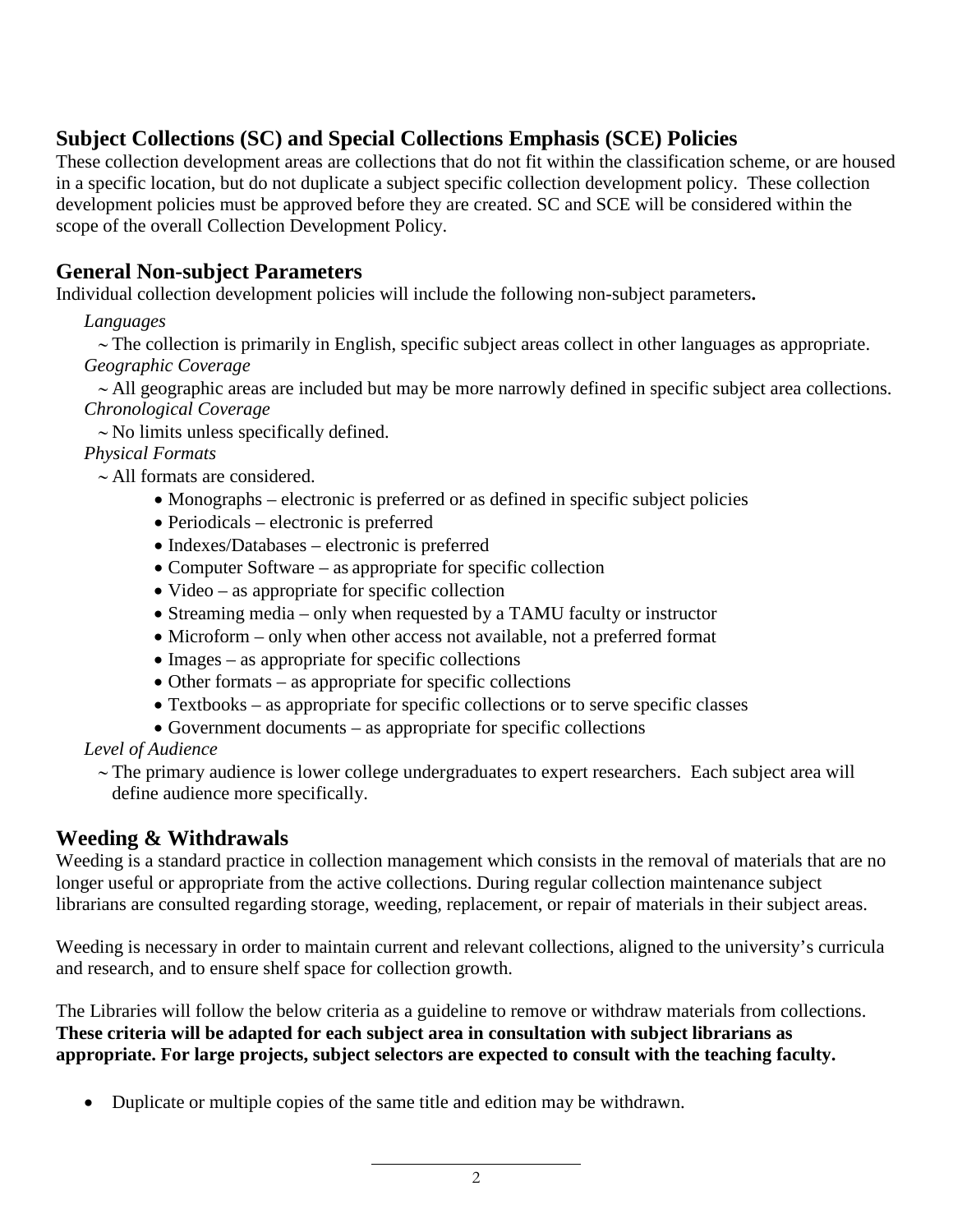Exception: recognized importance of a work, edition, and author, or high use of duplicate or multiple copies may warrant a decision for retaining.

- Superseded or preceded editions, especially works with little historical value may be withdrawn. Exception: superseded or preceded works recognized as having historical value may warrant a decision for retaining.
- Low use items or volumes that have never circulated and contain obsolete or misleading information may be withdrawn, in consultation with subject librarians.
- Materials that are damaged or in poor condition may be withdrawn. Exception: rare items or difficult to obtain through interlibrary loan should be sent to the Preservation Department for treatment or facsimile reproduction, if possible. Rare materials may be transferred to Cushing Library. Additionally, damaged items may be replaced if they are available for purchase as new or used items in good condition. The Director of Preservation makes the final decision on items with condition issues with notification of the subject librarians (who may consult with the teaching faculty).
- Media materials in obsolete formats may be considered for replacement, preservation or withdrawal.
- Single or scattered issues of serial titles may be withdrawn. Exception: recognized importance of a work may warrant a decision for retaining.
- Items identified for transfer to remote storage, which duplicate CRL holdings or items in remote storage facilities (JLF, HDR) may be withdrawn. For items duplicated at JLF we will claim "Resource in Common."
- Items declared "missing" or "lost" may be withdrawn.

Some items that meet the above criteria may be part of a donation. Gift agreements will preempt weeding criteria.

Proper disposal of items occurs by various methods.

TAMU Form FDP-411A is required for property transfers between University departments, out of TAMU or into TAMU.

TAMU Form FDP-414 is required for property transfers into and out of TAMU.

A list of approved organizations to which library materials can be transferred is maintained by University Surplus.

Although the University could sell withdrawn materials at auction, this would require significant additional resources, including staff time and space to deposit withdrawn materials. In consequence, disposal (shredding and recycling) by an outside vendor is preferred.

# **Potential Users**

Primary users are the students, faculty, and staff of TAMU, and entities of the TAMU System supported by the TAMU Libraries at any international location. The Libraries are open to the public for on-site use. The collection is developed and maintained for primary users.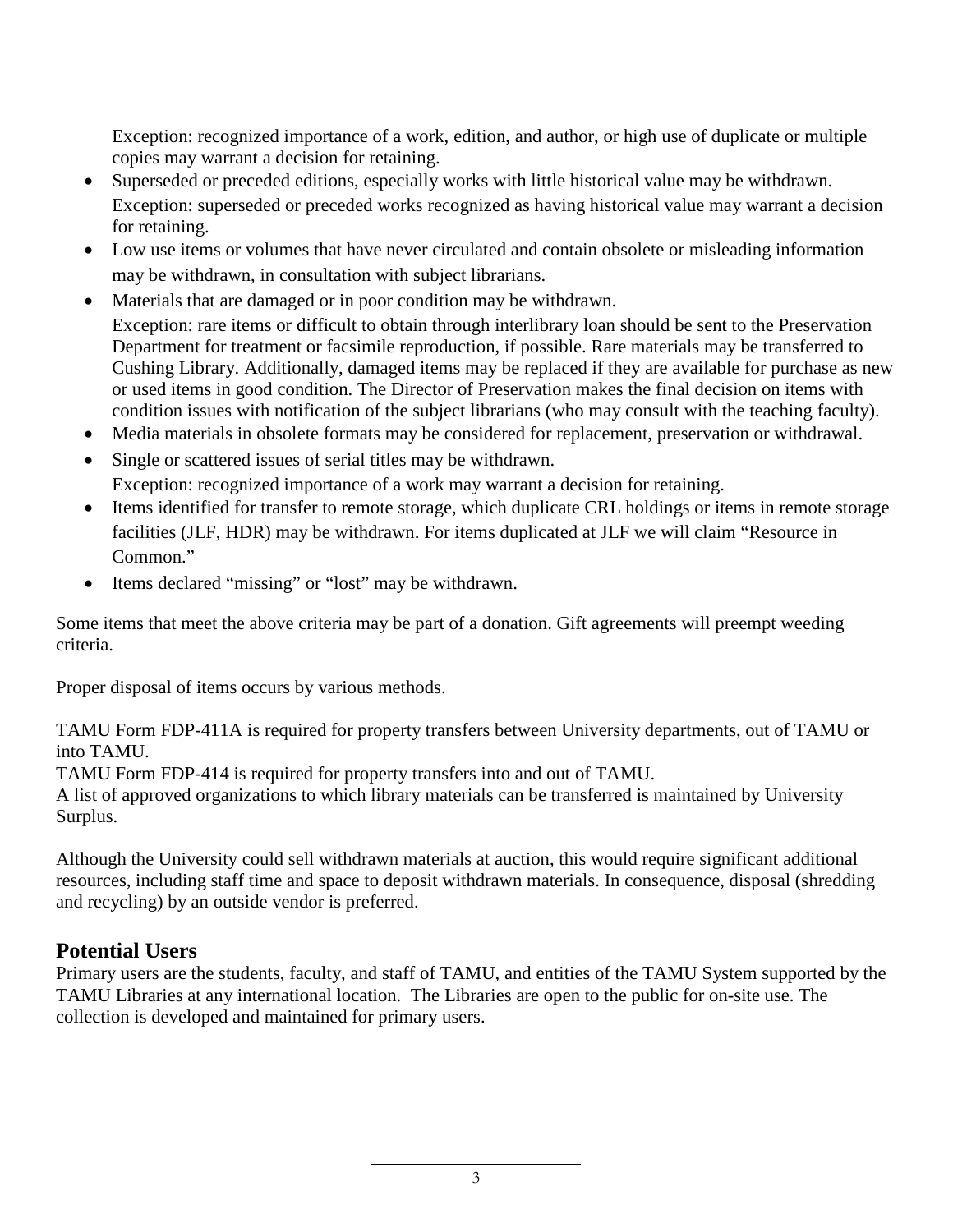# **Degree Programs**

Library collections support degree programs (as defined by the TAMU Graduate and Undergraduate Catalogs) and other teaching and research initiatives within TAMU. Non-teaching and/or non-research collections support primary users' general informational needs.

# **Collecting Level Definitions**

Individual collection development policies include the following collecting level definitions.

*Out of Scope*

∼ Library does not intentionally collect materials in any format for this subject.

*Minimal Information Level*

∼ Collections that support minimal inquiries about this subject.

*Basic Information Level*

∼ Collections that serve to introduce and define a subject and to support the needs of general library users through the first two years of college.

*Instructional Support Level*

∼ Collections that provide information about a subject in a systematic way and support the needs of general library users through college and beginning graduate instruction.

*Research Level*

∼ A collection that contains the major published source materials required for doctoral study and independent research.

*Comprehensive Level*

∼ A collection in a specifically defined field of knowledge that strives to be exhaustive, as far as is reasonable possible, in all applicable languages and formats.

# **Remote Storage**

With over 5 million volumes, the Texas A&M University Libraries must store some volumes remotely in order to have room for both user space and new acquisitions. The Libraries currently partner with the University of Texas Libraries to maintain two remote storage facilities. The first facility, located near Austin, is a state of the art, controlled-climate, high-density repository known as HDR. Storage facilities of this type are not designed for end-user visits; materials are shelved according to size in boxes placed on warehouse-type shelves, and the environment is maintained at standards set for long-term preservation of print materials. Materials placed in HDR may remain the sole property of the institution that stored them, or one of the library partners may petition to have materials held by both libraries declared a "Resource in Common" (RIC). Materials that remain the sole property of an institution may be requested by patrons of that institution only, and may be re-located to another facility by the owning institution. Materials classified as RIC may be requested for circulation by patrons of either participating institution, but must be returned to the storage facility after use.

The second remote storage facility located in Brazos County on Texas A&M University Riverside Campus opened on May 24<sup>th</sup>, 2013. This facility, called Texas A&M University System/University of Texas System Joint Library Facility (JLF), serves both the flagship universities' libraries and the libraries of the system schools. JLF adopted the "Resource in Common" model. Ownership of the deposited items is retained by the participating institutions, and not transferred to the storage unit. All items received at JLF are classified as RIC, can be borrowed by a participating library user or lent to a non-participating library, but cannot be permanently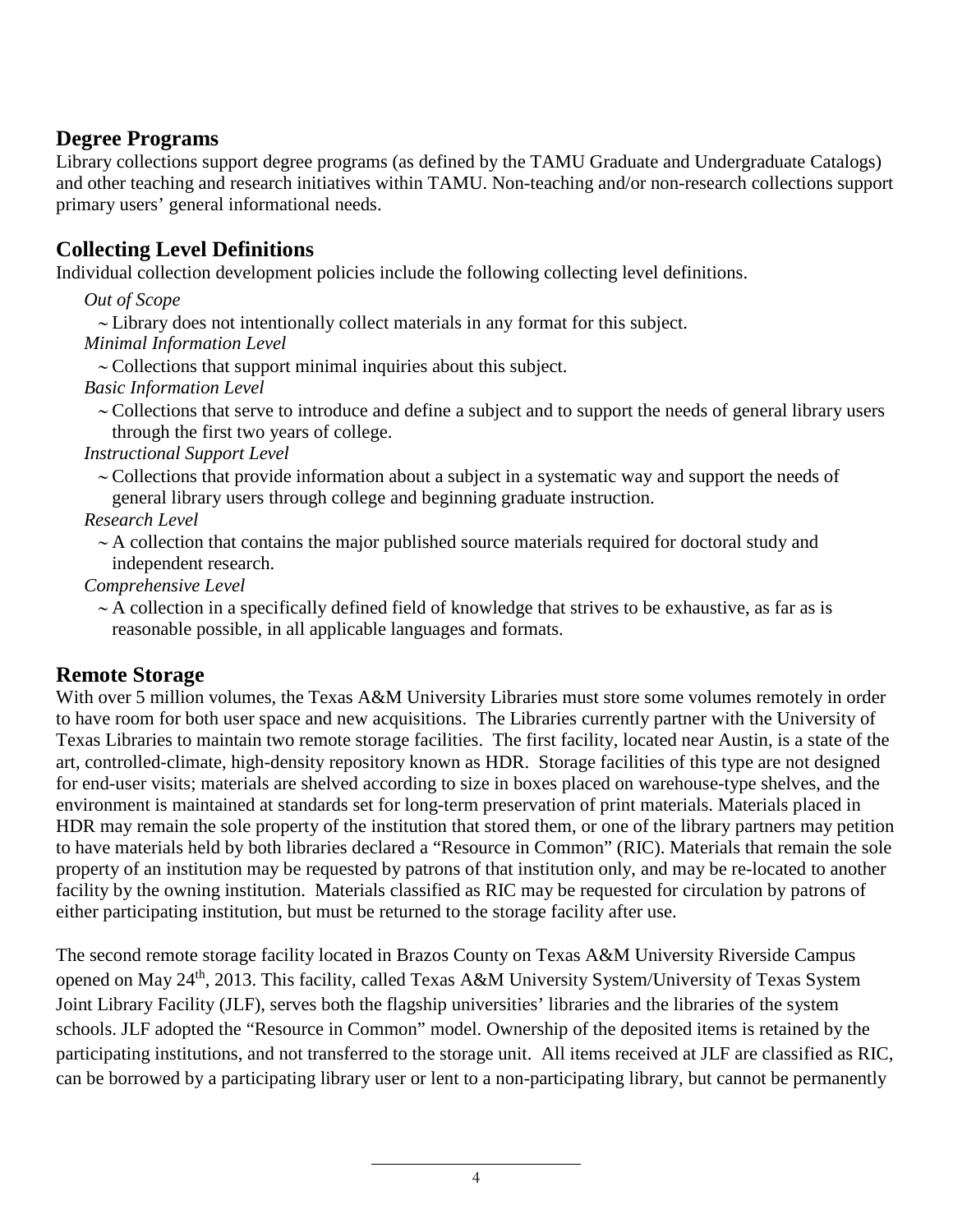removed or relocated without the approval of all libraries sharing the item. Duplicate items are not accepted in the facility.

The TAMU Libraries identify materials for storage by a number of criteria, such as online availability, duplication between campus libraries, superseded editions, fragility, and lack of current use. These criteria include the identification of materials that will cause the least inconvenience to scholars needing access to the item as historical artifact.

# **Theses & Dissertations**

# **History of Print, Electronic Submissions, and Digitization of Backfiles**

Traditionally, print copies of each thesis, dissertation, and record of study submitted by TAMU students for graduation were cataloged and housed in TAMU Libraries. A copy of each dissertation was also submitted to ProQuest Dissertation Publishing (formerly UMI).

Beginning in 2003, students had the option of electronically submitting a copy of their thesis, dissertation, or record of study (ETD) which was then deposited into the TAMU Digital Repository, now known as the OAK Trust. Electronic submission became mandatory beginning in 2005. Doctoral dissertations continue to be submitted to ProQuest in addition to depositing copy in the OAK Trust. Master's theses (with very few exceptions) are not submitted to ProQuest.

A large digitization project, completed during 2011, initiated the withdrawal of all print copies of theses, dissertations, and records of study from TAMU Libraries, with one archival copy of each retained in an offsite high-density storage facility in Austin, Texas.

# **Discoverability, Accessibility, and Embargoes**

All TAMU doctoral dissertations are now available digitally through ProQuest Dissertations and Theses Full Text database. ETDs submitted between 2003 - 2005 (during the optional electronic submission program) and since 2005 (when the mandatory electronic submission program began) are available via the OAK Trust as well as through ProQuest.

Most of the ETDs currently in the OAK Trust, the earliest dating back to 1922, are freely accessible via the Internet (Open Access). ETDs which were digitized under a contract with ProQuest, those dating roughly between 1964 – 2004, are accessible to TAMU-affiliated users with a university NetID and password only.

The Office of Graduate Studies sets policies regarding restrictions on access to ETDs. Students may opt to place a journal or patent hold (embargo) restricting access to their ETDs for a period ranging from 6 months to 2 years. Approximately two thirds of students currently place a hold of 1-2 years on their ETDs, making the full text unavailable to anyone (through either the OAK Trust or ProQuest). Additionally, during this time, neither the record nor abstract is discoverable through ProQuest (for doctoral dissertations) or through LibCat and the OAK Trust (for master's theses, doctoral dissertations, or records of study).

The Office of Graduate Studies approved a "process" change applying to ETDs submitted for December 2011 graduation and beyond. These ETDs will have metadata records (author, title, abstracts, etc.) available in the Repository indicating when the full text is scheduled to be released to the public.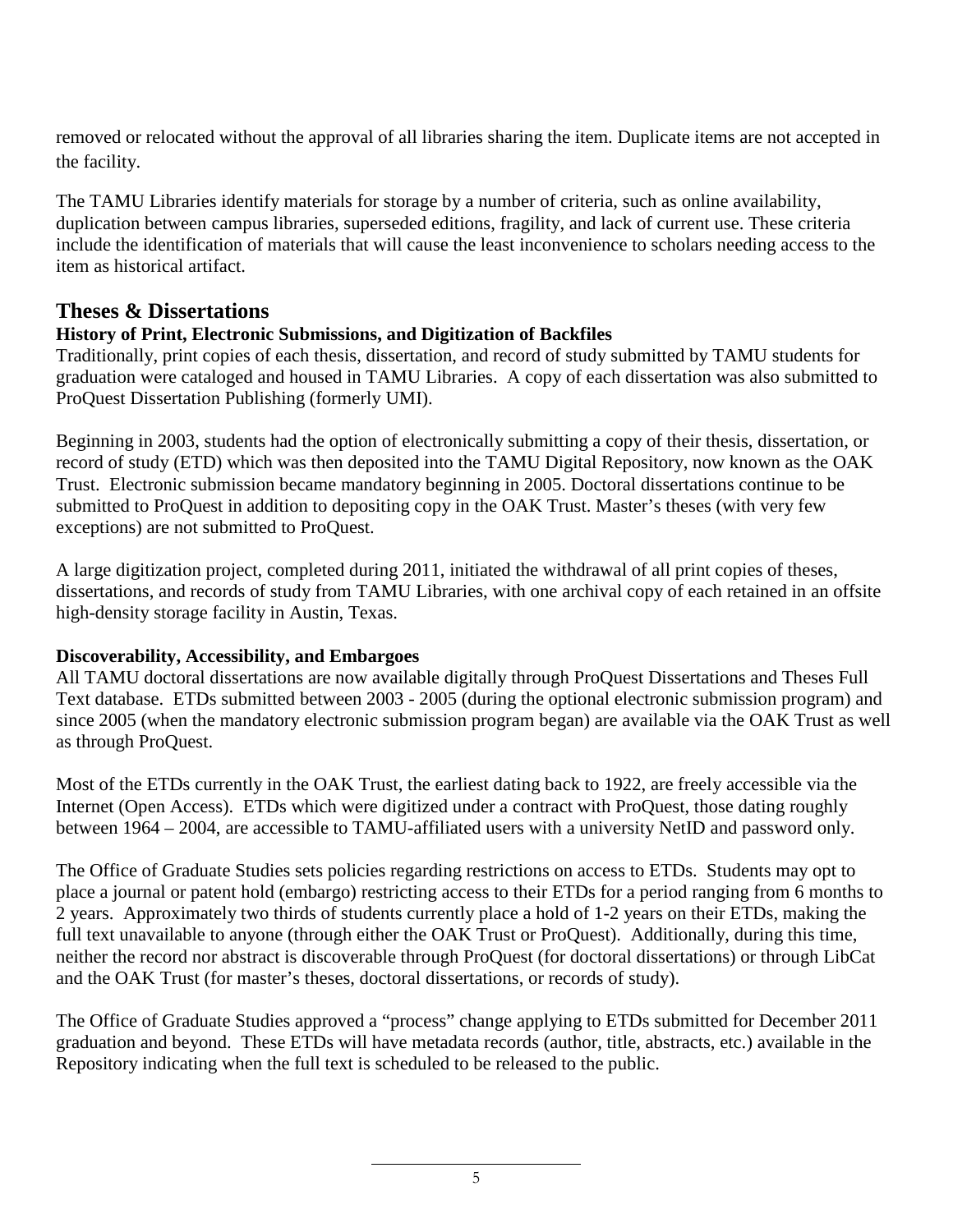## **Processing Time**

The Thesis Office approves ETDs on a rolling basis, but only publishes (releases them to the Repository) once per semester (e.g. three times per year). The Office currently processes about 400 ETDs per semester and approximately 400 ETDs are uploaded to the Repository each semester. However, due to the current rate of holds placed by students, almost 2 out of every 3 ETDs released to the Repository are from prior years and not from the most recent semester. Given no embargo, generally, there is lag of about 6-10 weeks from the time of submission by the student and approval for release by University Administration to availability in the OAK Trust.

Catalog records are created through an automated process immediately after they are available in the OAK Trust.

# **Electronic Collection Policy**

In 2003 the TAMU Libraries made the strategic decision to prefer the purchase of electronic access over print materials when appropriate to the subject area. Providing a "distinguished collection of information resources unbounded by place" contributes to the Libraries' [vision.](http://library.tamu.edu/about/general-information/mission-vision-and-values.html) The electronic collection enables optimal access to resources and materials, which facilitates the increasingly collaborative and multidisciplinary nature of research and instruction. Providing a digitally rich environment to the TAMU community reinforces the Libraries commitment to excellent customer service.

In general*,* this electronic collection policy mandates the selection of the electronic format for periodicals and Evans Reference materials over print, when available and when not prohibitively expensive. Multi-user access, downloadable chapters, and other features outlined in the [e-book value statement](http://library.tamu.edu/about/collections/collection-development/E-book%20Value%20Statement.html) are highly preferable.

Using the core values for electronic collections outlined below, selectors should address subject specific electronic access requirements in their individual collection development policies.

## **Core Values for the Collection of Electronic Material – Guidelines to Consider when Selecting Material in Electronic Format**

## **High demand titles**

- ∼ Consider the electronic format when there is a need to optimize access to users and to reduce the number of duplicate print copies. The e-version may be considered as a first copy or a duplicate copy of a high demand title.
- ∼ Examples of high demand titles include:
	- Some reference books
	- Textbooks
	- Computer books (programming, software applications, manuals)
	- Classic literature
	- Some bestsellers
	- Texts on research methods
	- Study guides

## **Space constraints and storage issues**

∼ Consider the electronic format for areas where the alleviation of space and storage issues is paramount.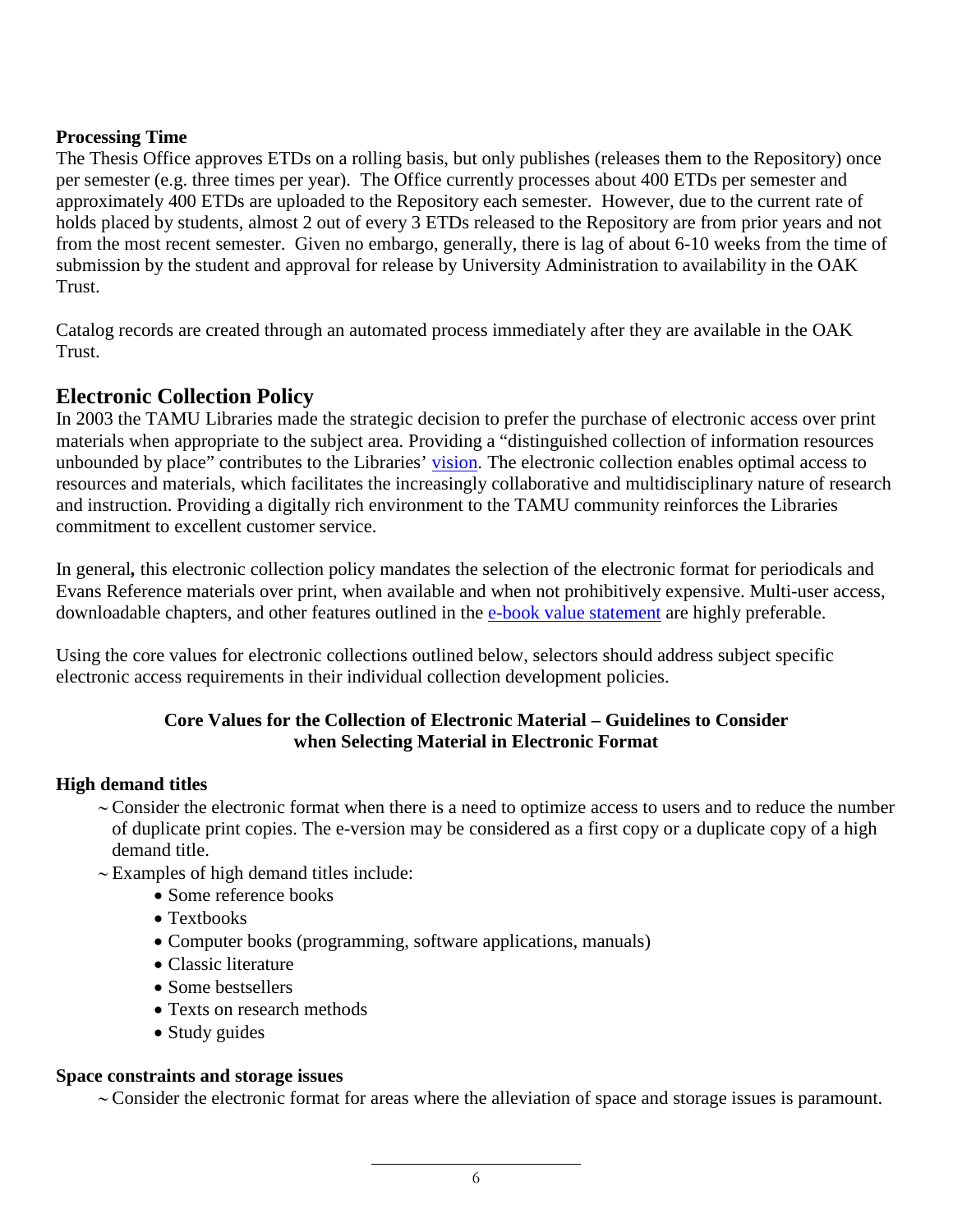## **Material that is likely to be vandalized or stolen**

∼ Consider the e-format in order to reduce or eliminate the need to purchase replacement copies, which are sometimes expensive or no longer available.

#### **Special e-Book database features, special book content, or subject areas, such as PsycBOOKS, Knovel, Early English Books, Safari Tech Books Online.**

- ∼ Consider the electronic format when the content lends itself to this format, particularly over older formats such as microform.
- ∼ When content is available from multiple vendors, one vendor may be selected over another if the vendor provides an interface with unique features.
- ∼ Special vendors (database platform) may be considered when their content is unique.

## **Emergent technologies and innovative collection practices**

- ∼ In keeping with these core values and the Libraries' mission, the library will also explore the use of emergent technologies, such as electronic book readers, iPods, netbooks and mobile access.
- ∼ Patron Driven Acquisitions (PDA) project for electronic books has been implemented.

## **Preferred requirements for vendors, packages and individual titles:**

- ∼ Multi-user access is preferred over single user.
- ∼ World Wide Web access is preferred over LAN or CD-ROMs on stand-alone machines.
	- Remote (ezproxy) access
	- IP authentication
	- Single username and password that are *shared*
- ∼ CD-ROMs on a secure network, if World Wide Web access is not possible.
- ∼ Purchase individual e-books through YBP. (exceptions described above)

# **Vendor (Contract)** *cannot* **contain or mandate the following (deal breakers)**

- ∼ Prohibitively expensive cost.
- ∼ Access through single username/password, not shared or email format.
- ∼ Requirement to relinquish material upon termination of the contract.
- ∼ Requirement to monitor patron use.
- ∼ Requirement to supply the licensor with patron records.

# **Textbooks**

The Federation of Texas A&M University Mothers' Clubs provides funds for the purchase of textbooks, the selection of which should conform to the subject specific collection development policies. In general, one copy of a textbook may be purchased for every 50 students registered for a class. Exceptions are permitted at the discretion of the selector. When possible, textbooks should be located in Course Reserves, with the checkout period to be determined by the course instructor. Consider electronic format (if available), especially when multiple copies are being requested.

# **Gifts**

The Texas A&M University Libraries gladly consider donations of the following material: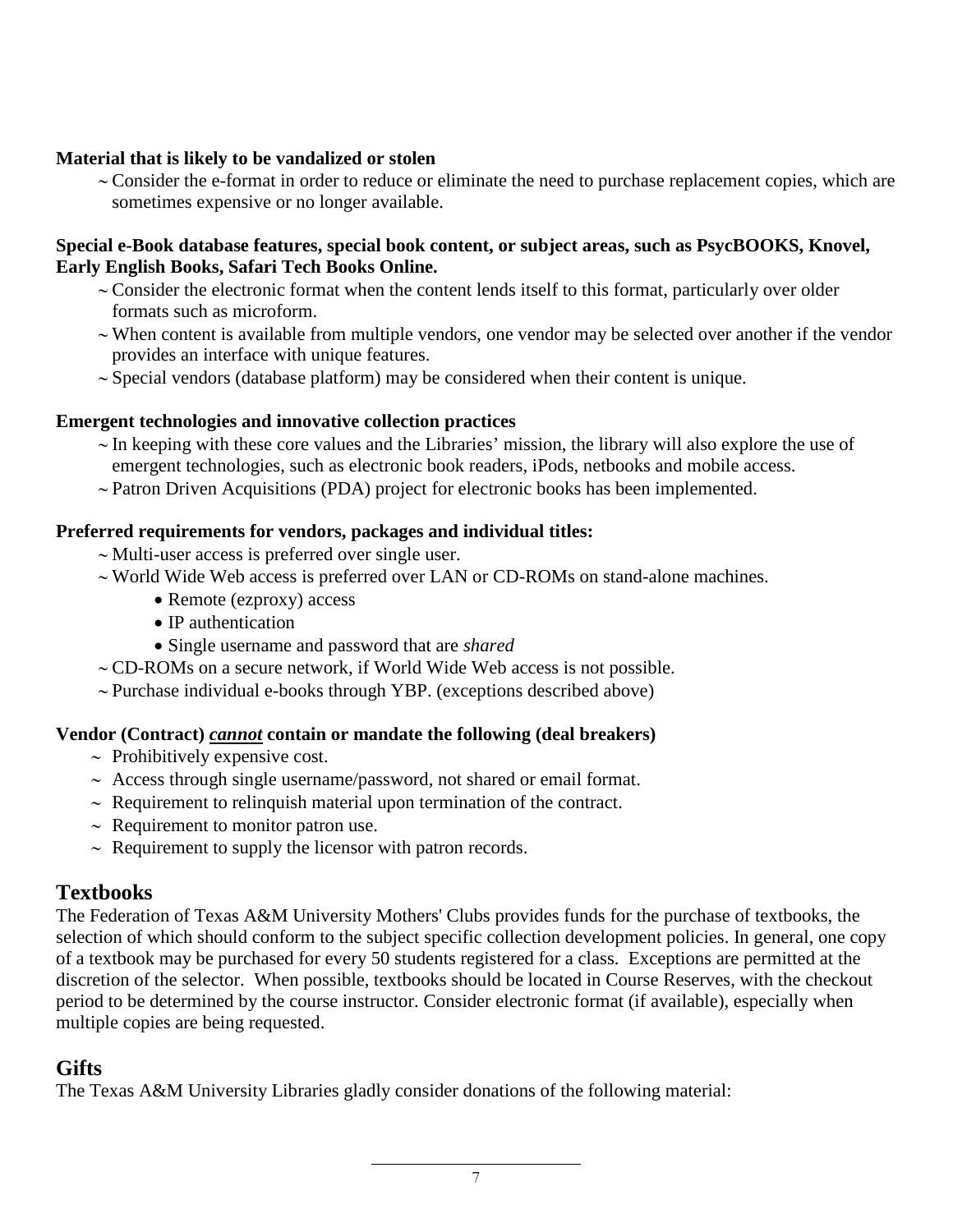- The TAMU Libraries welcome gifts of books written by TAMU faculty and staff.
- The Libraries will also accept unique items in good condition that are of critical research interest to the University, which are not currently held in our general collection, and which are not commercially available.
- The Cushing Memorial Library and Archives reviews donations of unique or rare books, manuscripts, personal papers, Texas A&M related materials, and other archival materials that are of critical research interest to the University and enhance our special collections.
- The Medical Sciences Library (MSL) reviews donations of materials in veterinary medicine and related fields, regardless of age or format. These might include standard books and journals, unique, rare, or historical print works, manuscripts, personal papers, artifacts, and other archival materials in the field.

Apart from the exceptions above, the Libraries are no longer able to accept donations of books and other materials. This change in policy is aligned with the Libraries strategic initiative to provide digital content when appropriate to enable optimal access to resources and materials. The Libraries' space constraints and the high costs associated with evaluating and processing donated materials are also factors in revising our gift policy.

# **Statistics**

**Primary User Population Statistics** (obtained from TAMU Enrollment Profile Fall 2014) The 2014 Fall enrollment for Texas A&M University totaled approximately 62,000 students, and of that total, the College Station campus enrolled 55,810 students. The undergraduate enrollment comprises roughly 76.5% or 47,500 of the students. Doctoral students comprised 32.9% or 4,804 of the total graduate and first professional student population (14,618). For the most current statistics, consult the Texas A&M Office of Institutional Studies and Planning at <http://www.tamu.edu/oisp/> .

**Collection Statistics** as submitted to the Association of Research Libraries (ARL)

The Libraries are dedicated to providing materials in a variety of formats accessible both on campus and remotely. Resources and expenditures for the 2013-2014 reporting period were approximately:

- 5,173,340 million volumes held
- $\bullet$  1,509,470 eBooks held
- 2,571 databases
- 6,775,845 million microforms held
- \$ 23,609,080 Total Library Materials Expenditures (2013/2014)

Additionally, TAMU Libraries strive to be the best in class. For the 2012-2013 fiscal year, the Libraries were ranked 9<sup>th</sup> among ARL US Public University Libraries and 19<sup>th</sup> in ARL Overall ranking.

# **Approval Plan: YBP**

An approval plan is a method of acquiring library resources, primarily books in print and electronic formats. TAMU Libraries' current approval plan vendor, YBP, supplies books based on a profile from the library. The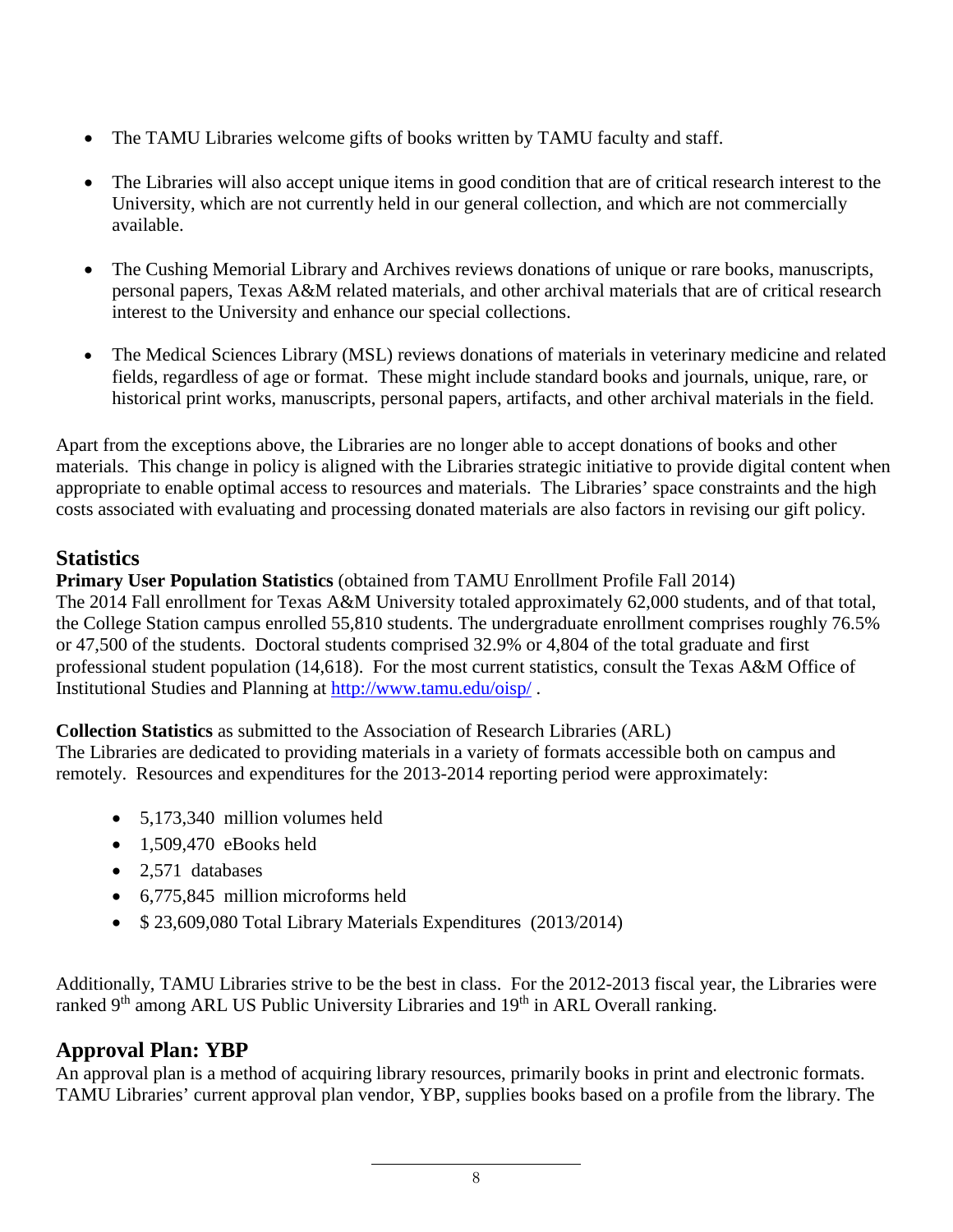current plan is an e-preferred approval plan which supplies the e-book version of a book matching the libraries' profile if that version is available, except for the subject areas of History and English which are print preferred. If the e-version is not available, the print version is supplied. New e-books which match the profile are available through the YBP online website (GOBI3) for review by the subject selectors. The profiles (one for Evans/West and one for the Medical Science Library) are managed by subject selectors according to the LC classification in their collection development policies. The approval plan includes notification of available books via an electronic email system in addition to books that are automatically shipped, fully shelf-ready, when they match profile specifications. The approval plan is set up to automatically receive new publications from major publishers and most university presses. Bibliographic records for the books are supplied by OCLC through a PromptCat program and directly from YBP which matches the shipments from YBP with bibliographic records in the OCLC database. These records are loaded into the library catalog. The approval plan is managed by the Monograph Acquisitions Unit in Collection Development Operations & Acquisitions Services.

Subject selectors can edit profiles throughout the year but selectors notify the Director of Collection Development and Acquisitions Services when changes are requested. Selectors can discuss any problems or concerns related to the profile with the Coordinator of Monograph & Automated Acquisitions or the Director of Collection Development and Acquisitions Services. Typically the YBP representative visits once a year to review current subject profiles and to provide training.

# **Consortia Memberships**

TAMU Libraries belong to several consortia. These partnerships enhance the collections of TAMU Libraries by providing opportunities for cost savings, cooperative agreements and access to unique collections.

# **Texas A&M System Libraries**

## <http://www.tamus.edu/>

The Texas A&M System Libraries is a consortium of twelve state institutions, seven state agencies and the Texas A&M Health Science Center. This consortium is administered by the System Libraries Resource Development Director and the Associate Dean for Information Resources of the TAMU Libraries. The consortium seeks to acquire resources in a cost effective manner in support of the research, teaching and curricula for the Texas A&M System and to optimize the management and licensing processes.

# **Center for Research Libraries**

# <http://www.crl.edu/>

The Center for Research Libraries is a consortium of North American universities, independent research libraries and colleges. The consortium was organized in March 1949. The founding institutions were the University of Chicago, the Illinois Institute of Technology, the University of Illinois, the State University of Iowa, Indiana University, the University of Kansas, Michigan State College, the University of Minnesota, Northwestern University, and Purdue University. The Center's mission is to support advanced research and teaching in the humanities, social sciences, and sciences through its in-house collections of microfilm, newspapers, textbooks, dissertations, government publications, serials and archives.

# **Greater Western Library Alliance**

## <http://www.gwla.org/>

Greater Western Library Alliance was first organized in 1996 and is currently a consortium of 31 libraries representing 17 Midwestern and Western states. Member libraries have common interests in cooperative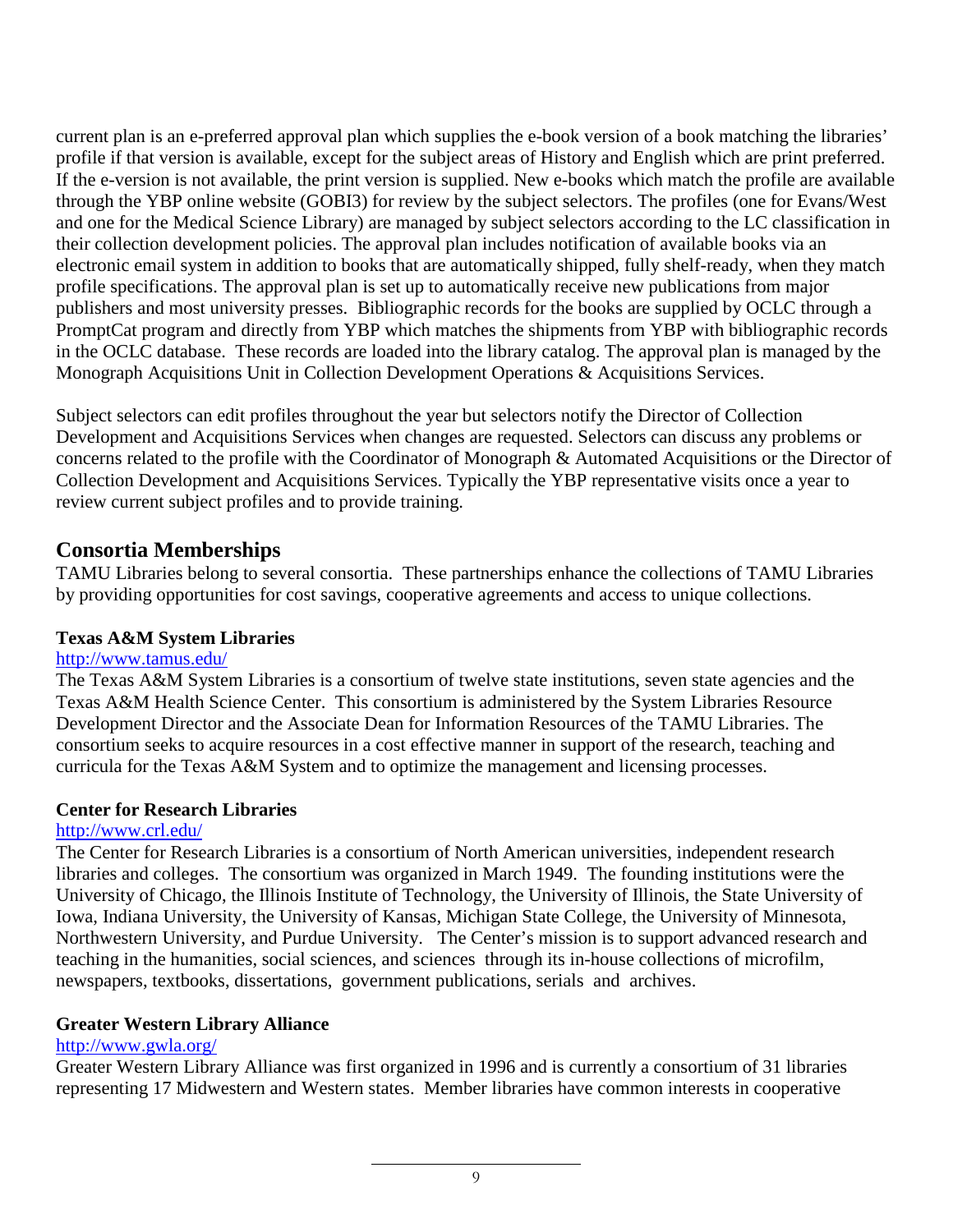collection development, licensing electronic resources, scholarly communication, interlibrary loan, digital libraries, staff development and continuing education.

## **TexShare**

## <http://www.texshare.edu/>

TexShare is a statewide consortium of public, academic, and medical libraries administered by the Texas State Library and Archives Commission. The consortium was funded in 1994 under the Texas Higher Education Coordinating Board. TexShare's mission is to maximize the effectiveness of library expenditures by enabling libraries to share staff expertise, library resources, pursue joint purchasing agreements, and encourage cooperative development of information resources and technologies.

## **South Central Academic Medical Libraries Consortium (SCAMeL)**

#### [http://www.tulane.edu/~scamel/](http://www.tulane.edu/%7Escamel/)

The Medical Sciences Library is a member of the SCAMeL Consortium, a consortium of fourteen academic medical libraries. Its mission is to improve information services, library operations, and resource sharing in its member libraries in Arkansas, Louisiana, New Mexico, Oklahoma, and Texas. It provides leadership in cooperative projects, a forum for members to exchange ideas on improving library operation, opportunities for growth and development of staff through continuing education, and research projects for improvement of library and information service practices and the development of information policy.

## **Texas A&M Health Science Center Alliance of Libraries**

## <http://medicine.tamhsc.edu/learning-resources/alliance/index.html>

The Medical Sciences Library is a member of the TAMHSC Alliance, a consortium of ten libraries and resource centers. The purpose of the Alliance is to assure information access for all TAMHSC affiliated students, faculty and staff, as well as the librarians serving them.

## **Texas Digital Library**

## <http://www.tdl.org/>

The Texas A&M Digital Library provides access to digital collections and innovative scholarly services in support of research, teaching, and learning. These services are provided in partnership with the Texas Digital Library (TDL). TDL is a multi-university consortium dedicated to providing the digital infrastructure to support a fully online scholarly community for institutions of higher education in Texas. Through the establishment of shared policies and standards, forums for professional interaction, expertise in digital collections and preservation, and robust technical services, the TDL aims to increase the availability of the enormous intellectual capital produced throughout Texas universities. TAMU is a founding member, along with The University of Texas, University of Houston, and Texas Tech University and collaborates with its partners to offer shared scholarly services. "As a leading provider of scholarly communications technologies in the state of Texas, the TDL strives to: provide essential services to Texas institutions of higher learning and their faculties remain at the forefront of digital library development in the state, and provide cost-effective solutions to the challenges of digital storage, preservation, and communication faced by Texas colleges and universities."

## **Institutional Repository**

## <http://oaktrust.library.tamu.edu/>

OAKTrust is an open access digital repository for collecting, preserving, and distributing the scholarly output of the Texas A&M University and its partners. It provides increased access to the intellectual output of the